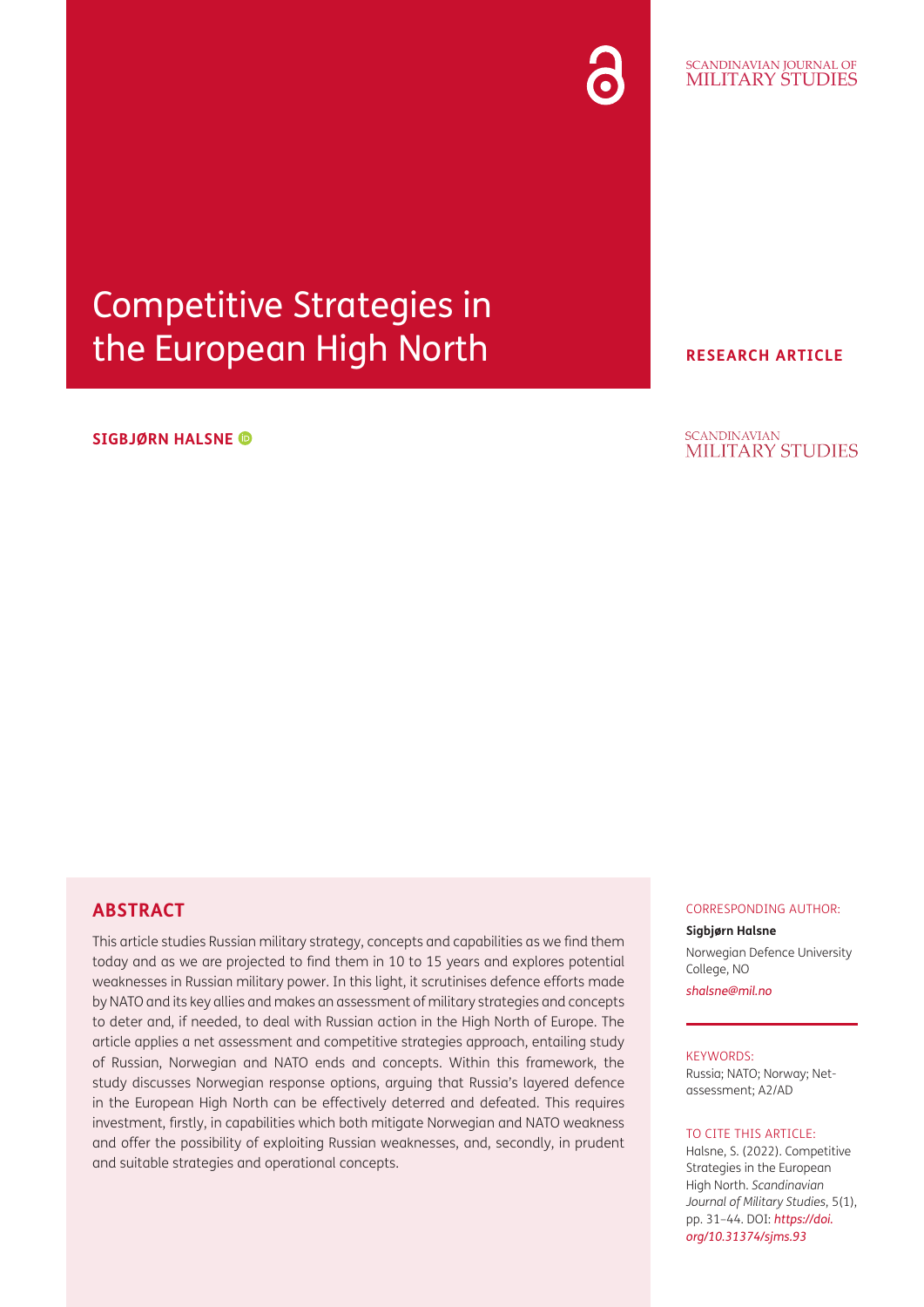## **INTRODUCTION**

In the event of a high-intensity war with Russia, parts of the European High North risk being isolated from the West behind Russia's layered defence.<sup>1</sup> Russian so-called Anti-Access/Area-Denial (A2/AD) capabilities such as long-range missiles, submarines, and modern air-defence systems form the cornerstone of an integrated and layered defence. While much has been written about hybrid threats and wars, this study deals primarily with security and war in the more traditional sense. In a Royal United Services Institute publication, Professor Rolf Tamnes calls for "a competitive strategy, capitalising on [Western] strengths and Russia's weaknesses" [\(Tamnes, 2018,](#page-12-0) p. 22). Seeking to answer that call, this article analyses both the strategic challenges a high-intensity war with Russia in the High North would pose and how such a war can be deterred – or, if necessary, won. In order to do so, it will examine the key existing military balances in the High North, focusing on the triangular relationship between Russia, Norway and NATO allies. In order to limit the length of the article, the potential role of Sweden and Finland in such a conflict will not be discussed. I will analyse and discuss Russia's capabilities and concepts today and in a 10–15-year perspective, scrutinising Norway's and NATO's response options; as Norwegian deterrence and defence relies heavily on NATO, the allied dimension of such a conflict will play a key part. While the main focus here is on military strategy, I will address matters from the levels of national strategy to operations.

Apart from studying capabilities, plans and concepts, the article's key aim is to create a better understanding of potential solutions for the dilemmas that might arise from Western strategies. To achieve this, the study will use a methodology inspired by net assessment and competitive strategies thinking.2 Strategic competition and warfare are relational and dynamic in their very nature. Actions taken or concepts and capabilities employed by one party in a conflict inevitably lead to reactions from the other. Strategic analysis should thus strive to analyse the interrelations between the players, not each player in isolation.

The study does not discuss the *likelihood* of an armed conflict between Russia and NATO. As such a conflict cannot be categorically ruled out, it is worthy of study. The study spans both the current situation and what is assumed to be a relevant scenario in a perspective of 10–15 years. One should expect a Russian hybrid and multi-domain operation, launched well before any conventional phase, which may include manipulation of the political and public debate, cyber disruption of infrastructure, and clandestine special operations. In case of a conventional military attack, there might be some strategic warning, but not necessarily evident tactical warning.

Were Russia to prepare or launch a conventional assault on NATO, it would ensure its strategic nuclear submarines were protected in the Arctic Ocean and the Sea of Okhotsk through the establishment of a layered defence, often termed a "bastion defence." While this would not necessarily include a direct invasion of Norway, it could seriously hamper Norwegian freedom of action. In particular, Russian air defence systems, coastal defence missiles and submarines could pose a threat to Norwegian troop movements on land, in the air, and at sea. They could also obstruct both the deployment of NATO reinforcements into Norway and movements from the United States across the Atlantic. A Russian deployment of forces onto Norwegian territories outside mainland Norway such as Svalbard cannot be ruled out, nor can pre-emptive strikes against Norwegian high-value targets such as ports and air bases.

In order to avoid "bean counting," or capability comparison only, this article adopts a more instrumental approach. The design is informed by Joe Strange's structural analysis of centre of gravity [\(Strange, 1996,](#page-12-0) p. 2). This framework will be used to analyse how different capabilities could underpin a military strategy in the given scenario. Based on a common understanding of Russia's bastion defence, it will identify which effects Russia would need to create in order to establish a layered defence in the High North. This brings us to the question of those capabilities Russia will require to generate these effects, and whether the capabilities might exist today or in 10 to 15 years from now.

Halsne **32** *Scandinavian Journal of Military Studies* DOI: [10.31374/sjms.93](https://doi.org/10.31374/sjms.93)

<sup>1 &</sup>quot;The European High North" is meant in a functional manner, encompassing the European land and sea areas of the far north in line with [Tamnes & Offerdal, 2014](#page-12-0), p. 5.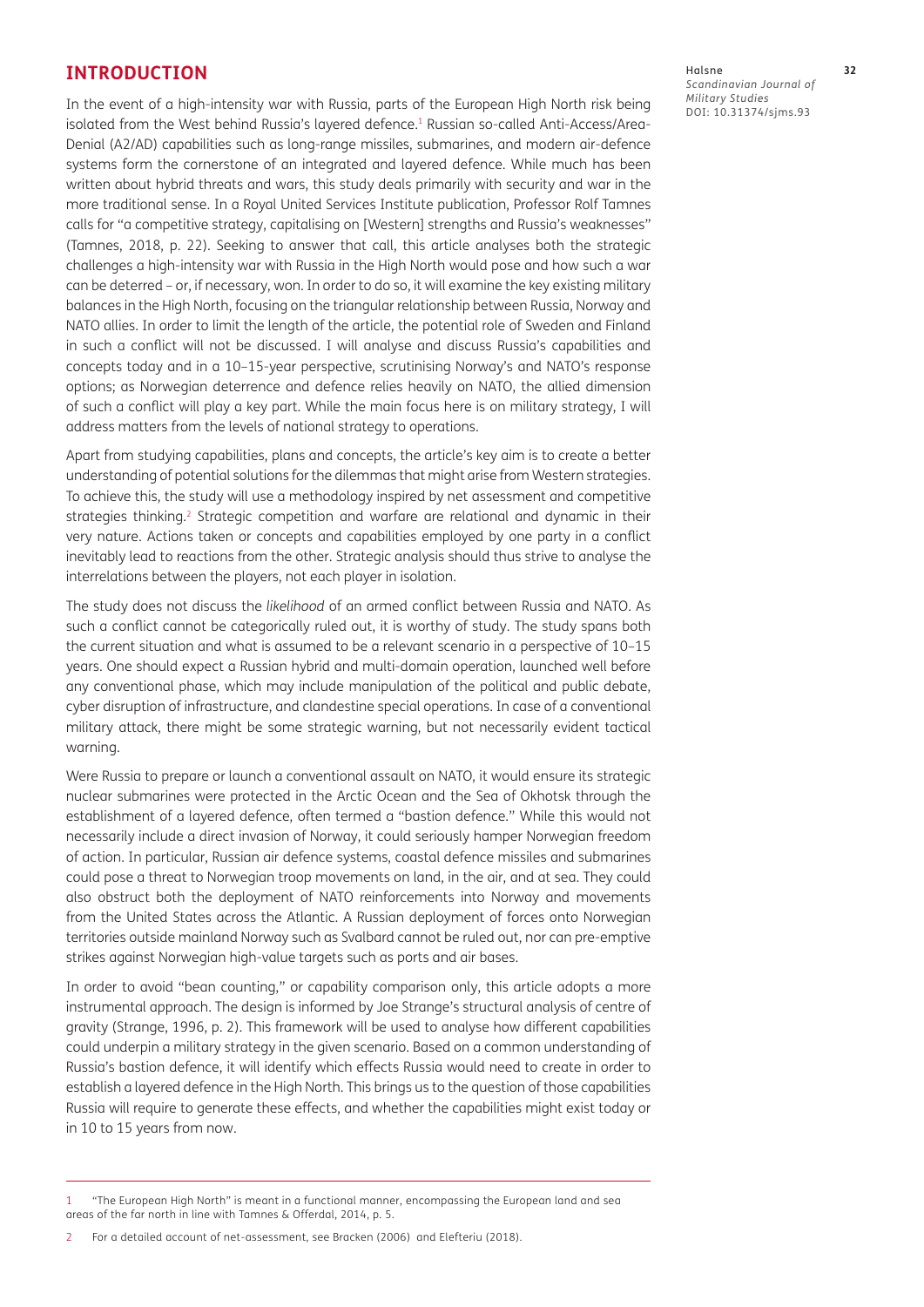Compared to a traditional capability assessment, this approach has two major advantages. Firstly, it forces one to set finite resources into a strategic and operational framework, thus providing a more realistic and usable picture of military capabilities; secondly, it allows for a further analysis of how well NATO capabilities can defend against or deter a Russian layered defence; finally, it can identify capability gaps in both Russian and Western forces.

Overall, Russia has the military capabilities necessary to establish a full-spectrum local dominance in the High North for a limited period. They also have clear vulnerabilities that Norway and NATO can exploit, however, both as an effective deterrent and as an effective defence in case deterrence fails. This would not only require investments in new capabilities, but a more collective and integrated approach to the problem posed by a Russian layered defence.

### **RUSSIAN MILITARY POWER**

Successful military operations rely heavily on a command structure fit for purpose. After years of disorder and discussion, Russia has made tremendous progress, particularly since 2010, in designing a slim and efficient structure that has demonstrated its qualities in a number of conflicts. At the top of this structure, the president and his key men have the power to plan and execute operations without much delay and interference. The General Staff are central in carrying any plan into the theatre, a function they perform in tandem with the Joint Strategic Commands (OSK); the Military Districts, meanwhile, execute force production and support combatant forces in the campaign. The establishment in 2014 of a separate OSK North, and a distinct Military District from 2021 with the Northern Fleet as its main striking force, demonstrates the importance of the north to Russian military strategy ([Whisler, 2020](#page-13-0)).

Another factor of great importance is the manner in which Russia's armed forces have integrated their different effectors in their command and control systems. Less bound by a strict domain-oriented mode of organising military power, and not hampered by a need for multilateral agreements across an alliance, their command and control system has effectively integrated sensors and effectors. The system is founded on the twin concepts of the operational *reconnaissance fires complex* and its tactical equivalent, the *reconnaissance strike complex* [\(Grau & Bartles, 2018](#page-12-0); [Kofman, 2019](#page-12-0)), affording the ability to seamlessly and rapidly transfer targeting data from sensors to weapons. This technology is, in itself, not new and revolutionary. Most NATO members have Command, Control, Communications, and Computers Information Systems (C4IS) with similar capabilities. If there is a Russian advantage in this area, it rests on the fact that national encryption protocols across an alliance are less of a concern. While one should be careful to accept Russian claims of the efficiency of such systems at face value, on a tactical level the system has proven effective in both Ukraine and Syria [\(McDermott, 2018](#page-12-0)).

Russia's military powers have obvious strengths and weaknesses. They are bound to lose any protracted conventional armed conflict with NATO, should major NATO members stick together and act in unity. The SIPRI Military Expenditure Database confirms that the difference in GDP, production capacity, and potential military power is overwhelmingly in NATO's favour [\(SIPRI,](#page-12-0)  [n.d.](#page-12-0)). In the unlikely event of a military conflict, Russia's main hope for success is to rapidly achieve its military goals and to de-escalate before NATO can mobilise its superior resources. This logically dictates that Russia should pursue a high-risk, offensive strategy with the aim of expeditiously attaining its strategic goals. Such a strategy would rest on the ability to quickly establish a situation of local military dominance, the use of their robust A2/AD systems to isolate the area, and then the presentation of terms for a negotiated settlement as a *fait accompli* ([Boston & Massicot, 2017](#page-11-0), pp. 6–7). Russia has developed and honed an ability to quickly transit from peace to war [\(Tamnes, 2018,](#page-12-0) p. 11), successfully demonstrated through the performance of military exercises ([Norberg, 2018,](#page-12-0) pp. 48–49), the most recent examples being the Zapad field exercise of 2017 and the naval exercise Ocean Shield of 2019. While the length of time Russian forces could maintain a high operational tempo with large forces remains uncertain, it would nevertheless give Russia a distinct strategic advantage in the early stages of an armed conflict.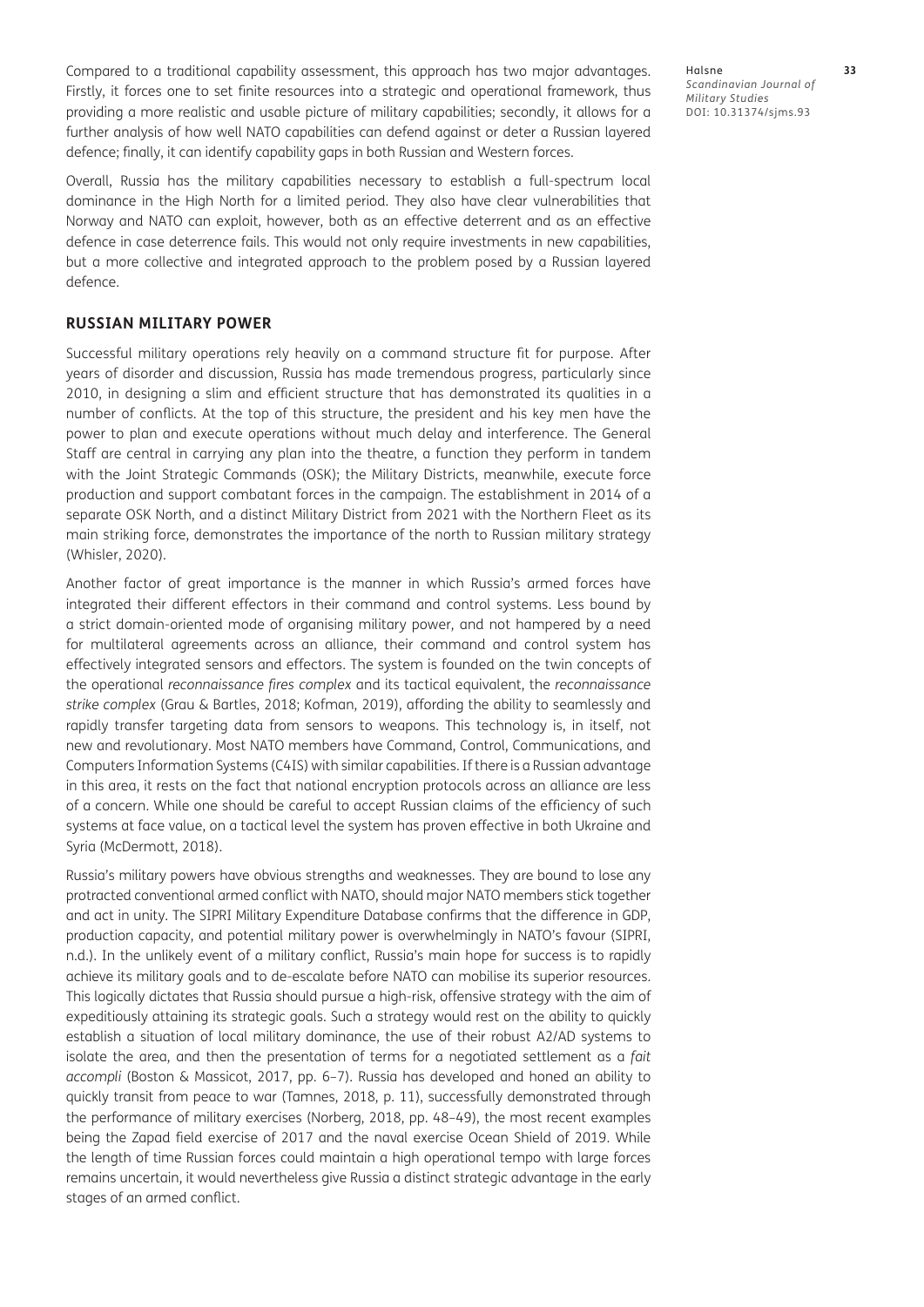In an armed conflict with NATO, or should such a conflict be seen as inevitable, Russian forces will establish a layered defence ([Black et al., 2020](#page-11-0), pp. 8–9). To this end, Russia realistically needs to achieve at least five overall operational effects:

- Lasting sea control in its inner bastion defence, east of the naval choke point known as the Bear gap and bounded by Franz Josef Land and the New Siberian Islands.
- Sea denial in outer bastion defence, south from the Bear gap to the GIUK–N gap.<sup>3</sup>
- Lasting air superiority in the inner bastion defence area.
- **•**  Territorial control over mainland Russia and outlying bases.
- **•**  Threats to/the disruption of NATO Atlantic sea lines of communication (SLOCs).

Air superiority is a prerequisite for lasting sea control. Guided missile frigates, such as the Gorshkov class, provide capabilities essential to the achievement of desired objectives. Its sensors, anti-ship missiles and air defence missiles contribute towards sea control and air superiority. Without the contribution of fighters and aerial sensors, however, its range would be very limited.

In the last decades, Russia has developed potent missile systems that pose a serious challenge to NATO. The new systems' inclusion of air defence, land attack, and anti-ship missiles fit well into an overall Russian strategy of flexible defence and increased strike capability. Weapons such as the Kalibr and Iskander missiles provide a significant offensive strike capability. Antiship missiles such as the much-discussed Tsirkon have been developed to reach hypersonic speeds in their terminal phase [\(Wright, 2020\)](#page-13-0). The new versions of these missiles also have significantly longer maximum ranges than their predecessors. If the official metrics of the Tsirkon missile are correct, it could potentially pose serious challenges for allied missile defence systems.

These missiles are a key component of the improved strike capability in the maritime domain. Most new surface ships and submarines are equipped with standard launch pods which can carry either Kalibr, Oniks or Tsirkon for surface vessels, or Tsirkon and Kalibr for the submarines. This does not only represent an upgrade in the naval strike capability, it reduces the overall vulnerability of these systems, spreading them out to a relatively large number of platforms. This will only increase as the upgrade of the Northern Fleet progresses over the next decade.

Along with the introduction of new missile capabilities, we see major improvements in platforms in all domains. A key feature of the land-based parts of these so-called A2/AD systems are that they are relatively small and mobile. The Iskander tactical ballistic missiles, Bastion costal defence missiles, S-300, 350, and 400 air defence systems, and so on, are all based on mobile platforms. This makes the systems flexible in use as they can be moved both strategically and tactically with relative ease. It would be fully possible, for example, to reinforce Arctic bases such as the Nagurskoye airbase at Franz Josef Land with coastal defence missiles if needed. Their mobility also increases their survivability as it makes them hard for an opponent to locate and target.

Submarines remain the most serious challenge to the security of Norway and NATO in the North Atlantic. Their key missions would include deployment to the Bear and GIUK-N gaps and the threatening of reinforcements further to the west. One should mention in particular the multipurpose SSGN Oscar II-class submarine and the new and very silent Yasen-class submarine, to be armed with both Kalibr and Tsirkon, which would pose a serious threat to NATO's command of the seas ([Navy Recognition, 2015](#page-12-0)). Their main vulnerability, as during the Cold War, comes from the need to navigate maritime choke points in transit to their operation areas. Both the Bear gap and, especially, the GIUK-N gap physically limit freedom to manoeuvre and increase the possibility of detection in transit. This also highlights why sea control in the Bear gap would be important for the Northern Fleet in a conventional war. Russian sea control in the Bear gap would force NATO anti-submarine warfare (ASW) groups and maritime patrol aircraft (MPA) further west, and thus mitigate risk to submarines during the early stages of a transit. It would also make it possible for Russian ASW groups to aggressively hunt any NATO submarines in the area to further enhance their own control.

Halsne **34** *Scandinavian Journal of Military Studies* DOI: [10.31374/sjms.93](https://doi.org/10.31374/sjms.93)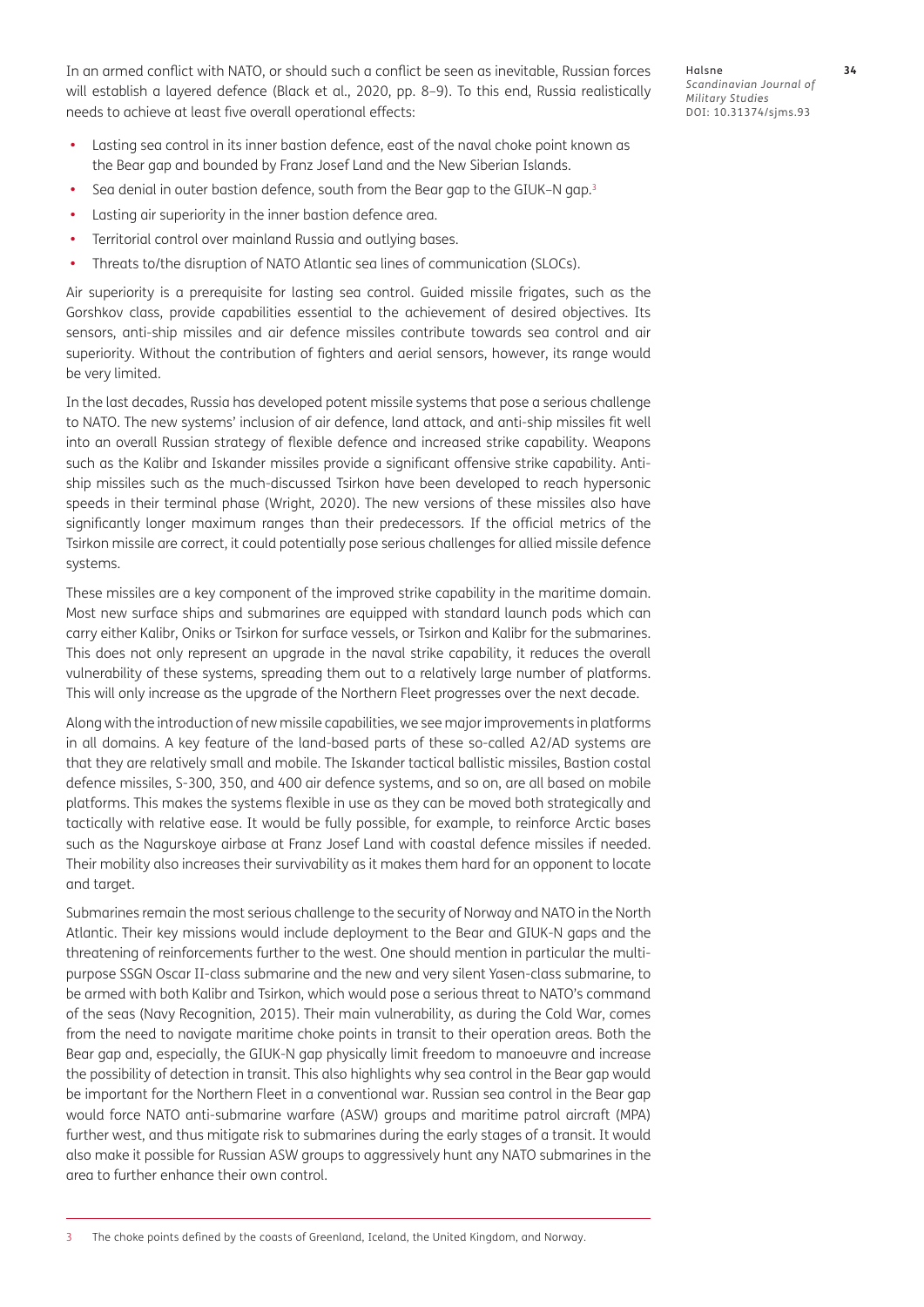One could argue that Russia does not need to threaten NATO SLOCs in the Atlantic as Russia's best strategic option in an armed conflict is to win quickly. Threatening your opponent's strategic SLOCs is normally more of a long-game gambit. In this case, however, it could serve an additional and more important purpose than actually sinking American and NATO reinforcements. If an initial Russian offensive were to succeed in gaining its initial goals, the mere presence of such a threat could affect American and NATO operations through the risk presented to vessels in the area. In a dynamic strategic situation, the purpose of such an action would be to influence an opponent's cost-benefit calculus through the mere presence of submarines in this area. Furthermore, Russia's maritime strategy is partly based on the "preemptive destruction of long range strike platforms" ([Kofman, 2020b\)](#page-12-0). Deploying submarines in areas where NATO or American cruise-missile carrying task-groups are supposed to operate would thus be in line with Russian maritime strategy. Any carrier task-group or reinforcements would need to consider a substantial submarine threat. It would also stretch NATO's already limited ASW capacity. With the arrival of more SSGN submarines to the Northern Fleet, it is not inconceivable that they are able to achieve a sea denial effect in the outer bastion, and threaten Atlantic SLOCs.

Russian military thought places great emphasis on the strategic destruction of enemy critical infrastructure ashore and at sea ([D. Johnson, 2018](#page-12-0), p. 52). The arsenal of different missiles developed by Russia in later years gives them "redundant, overlapping, long-range, dualcapable missile coverage of nearly all of Europe from within Russian territory, airspace, and home waters" ([D. Johnson, 2018,](#page-12-0) p. 39). While the different systems' precise capabilities and range remain a source of much debate, they nevertheless pose a significant challenge if NATO wants to penetrate established denial bubbles or areas.<sup>4</sup>

#### **RUSSIAN MILITARY WEAKNESSES AND VULNERABILITIES**

In order to maintain a competitive outlook on strategic analysis, it is as important to identify an opponent's weaknesses and capability gaps as it is to identify strengths. This brings us to some key shortcomings and vulnerabilities in Russia's military capabilities. Its main military weaknesses rest in the maritime domain. Despite large investments into new classes of both surface ships, submarines and new missile systems, the Northern Fleet lacks both volume and central capabilities.

According to conventional wisdom, Russia's main weakness is its lack of the carrier capacity necessary to underpin a blue-water navy; Russia's only carrier, the Admiral Kuznetsov, has been non-operational for long periods of time ([GDC, 2020](#page-12-0)).

Lack of carriers, and thus sea based fixed-wing support, hampers Russian maritime capabilities in several ways. Firstly, in a peer-opponent confrontation it would leave any surface group operating without the support of land-based fighters vulnerable to enemy air attacks. Even with modern air defence, once detected it would be vulnerable to attacks from enemy aircraft with anti-ship missiles. Secondly, the lack of carrier-based aviation seriously hampers any surface group's ability to locate and thus target enemy ships efficiently. Russian maritime patrol aircraft (MPAs) trying to operate in the Norwegian Sea would most likely be easy prey for fourth- or fifth-generation NATO fighters based in Norway, Iceland and Britain. Lack of carrierbased aviation would most likely force much of the surface based Northern Fleet to operate within range of land-based aviation and land-based anti-ship missiles.

The seemingly obvious solution to this weakness – the securing of at least one operational carrier – could be challenged. A single operational carrier does not necessarily improve the effect of an operation much, since significant resources must be tied to its protection, and even with such a concentration of resources, the carrier will be extremely vulnerable should it be deployed into the Norwegian Sea. One could argue that, being an enormous waste of resources, Russia's spending on the Admiral Kutznetsov and the rest of the Russian blue-water navy is in NATO's interests.

<sup>4</sup> For an example of the debate concerning Russian area denial capabilities, see Dalsjö, Jonsson, and Berglund, "Bursting the Bubble? Russian A2/AD in the Baltic Sea Region: Capabilities, Countermeasures, and Implications" (FOI, March 2019); Michael Kofman, "It's Time to Talk About A2/AD: Rethinking the Russian Military Challenge," War on the Rocks, 5 September 2019. *[https://warontherocks.com/2019/09/its-time-to-talk-about-a2-ad](https://warontherocks.com/2019/09/its-time-to-talk-about-a2-ad-rethinking-the-russian-military-challenge/)[rethinking-the-russian-military-challenge/](https://warontherocks.com/2019/09/its-time-to-talk-about-a2-ad-rethinking-the-russian-military-challenge/)*.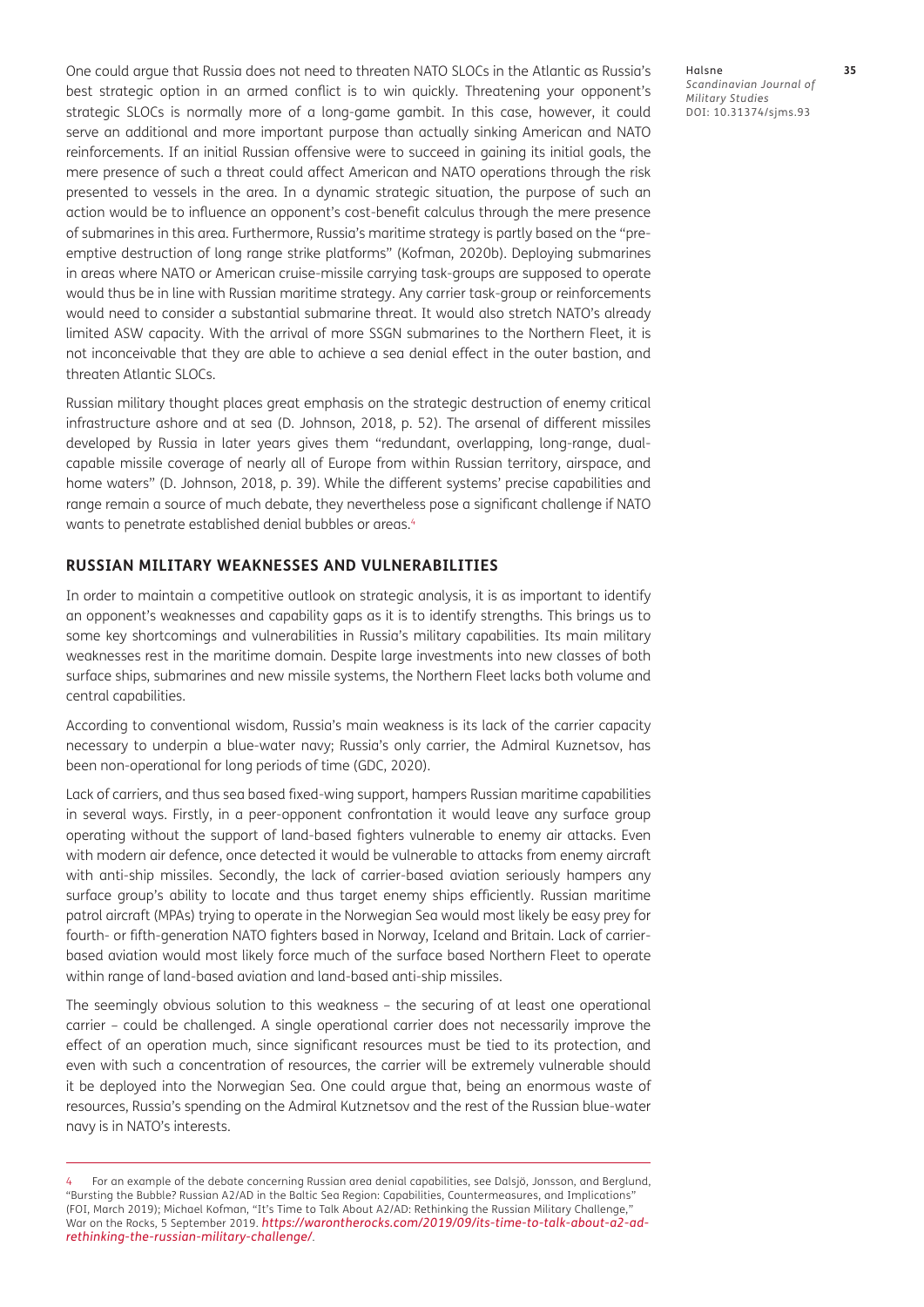More importantly, by investing heavily in long-range, precision-guided cruise missiles, and in the attack submarines and smaller and medium-sized surface ships capable of carrying them, Russia is moving forward along another track. These capabilities can play a crucial role in antiaccess efforts and in the projection of power.

There are also questions regarding the technological maturity of these capabilities, however. The main doubts regarding their efficiency are largely based on their ability to "shoot over the horizon" using dynamic targeting processes. While it is conceivable that anti-ship missiles are able to accomplish this, it is more of an open question whether air defence systems are capable of this [\(Dalsjö et al., 2019](#page-11-0), pp. 73–75). The lack of such a technology would seriously hamper the systems' effective range, as the missiles would not be able to receive updated target information during flight. But Russia's ability to strike stationary targets such as airports and ports should not be underestimated; in a 10-year perspective it would be prudent to assume that Russia will be able to overcome technological shortcomings with regards to targeting, especially concerning anti-ship missiles.

## **TRENDS IN RUSSIAN MILITARY POWER**

In the light of the above discussions, what shape will Russian developments take in the course of the next 10 to 15 years?

Russian economic development, and hence Russian military spending, is difficult to predict for the next decade. Fluctuations in oil and gas prices, the long-term effects of the COVID-19 pandemic and economic sanctions are all variables which can severely affect the Russian economy. If Russia is able continue its military spending on approximately the same levels as today, however, we can estimate the progression of military capability in the course of the decade by referring to Russia's state armament programme. The current programme, planned to be finished in 2027, describes the main projects of the Russian armament industry [\(Connolly](#page-11-0)  [& Boulègue, 2018,](#page-11-0) p. 11; [Kofman, 2018](#page-12-0)).

In the maritime domain, Russia primarily aims to increase their capabilities in upgraded submarines and Kalibr missile-carrying corvettes and frigates for the surface fleet. The planned progress will reinforce the Northern Fleet with three Borei-class strategic submarines and three Yasen-class SSGN submarines. The new Lada-class and the upgraded Kilo-class conventional submarines seem less likely to be ready, as both programmes have suffered serious setbacks. For the surface fleet, the situation seems even more uncertain; the Gorskhov-class would represent the biggest reinforcement with their multi-role capability [\(Connolly & Boulègue, 2018](#page-11-0), p. 21). Since the Baltic and Black Sea Fleets have been modernised with a substantial number of smaller vessels, it is likely that the Northern Fleet will receive at least five of the ten planned frigates. Having suffered several delays in recent years, however, it is unlikely that the Gorskhov programme will be able to deliver on schedule. While the current armament programme will significantly increase the operational capability of the Northern Fleet, even allowing for delays [\(Zysk, 2020](#page-13-0), p. 15), the strategic reach of the surface fleet will most likely remain limited.

Not every important development in Russian military capability is disclosed in the state armament programme, however. Steps taken toward a more networked approach to military operations offer one notable example. By investing in C2 systems capable of swiftly sharing information across domains, they are developing a gradually improving recon-strike complex. If Russian forces can effectively integrate systems further across domains and branches into a resilient recon-strike system, they could, in a 10-year perspective, enjoy an advantage over NATO. The integration of sea-going drones capable of providing targeting information to anti-ship missiles in the manner of land-based systems for artillery fire, for example, could partly mitigate the lack of carrier capability. This would enable them to effectively generate operational dilemmas by subjecting NATO forces in the High North to potent multi-domain threats. It is unlikely such a system can be neutralised, merely degraded through attrition – probably with great risk and significant losses along the way.

As with all predictions, the above analysis entails a degree of uncertainty. Economic trends are at best uncertain, and a number of factors could seriously alter the Russian economy. Additionally, strategic competition is not static but relational and dynamic. Russian strategic behaviour over the next decade will be influenced by concurrent NATO actions and policies. The next part of this article will thus focus on the Western side of this strategic competition.

Halsne **36** *Scandinavian Journal of Military Studies* DOI: [10.31374/sjms.93](https://doi.org/10.31374/sjms.93)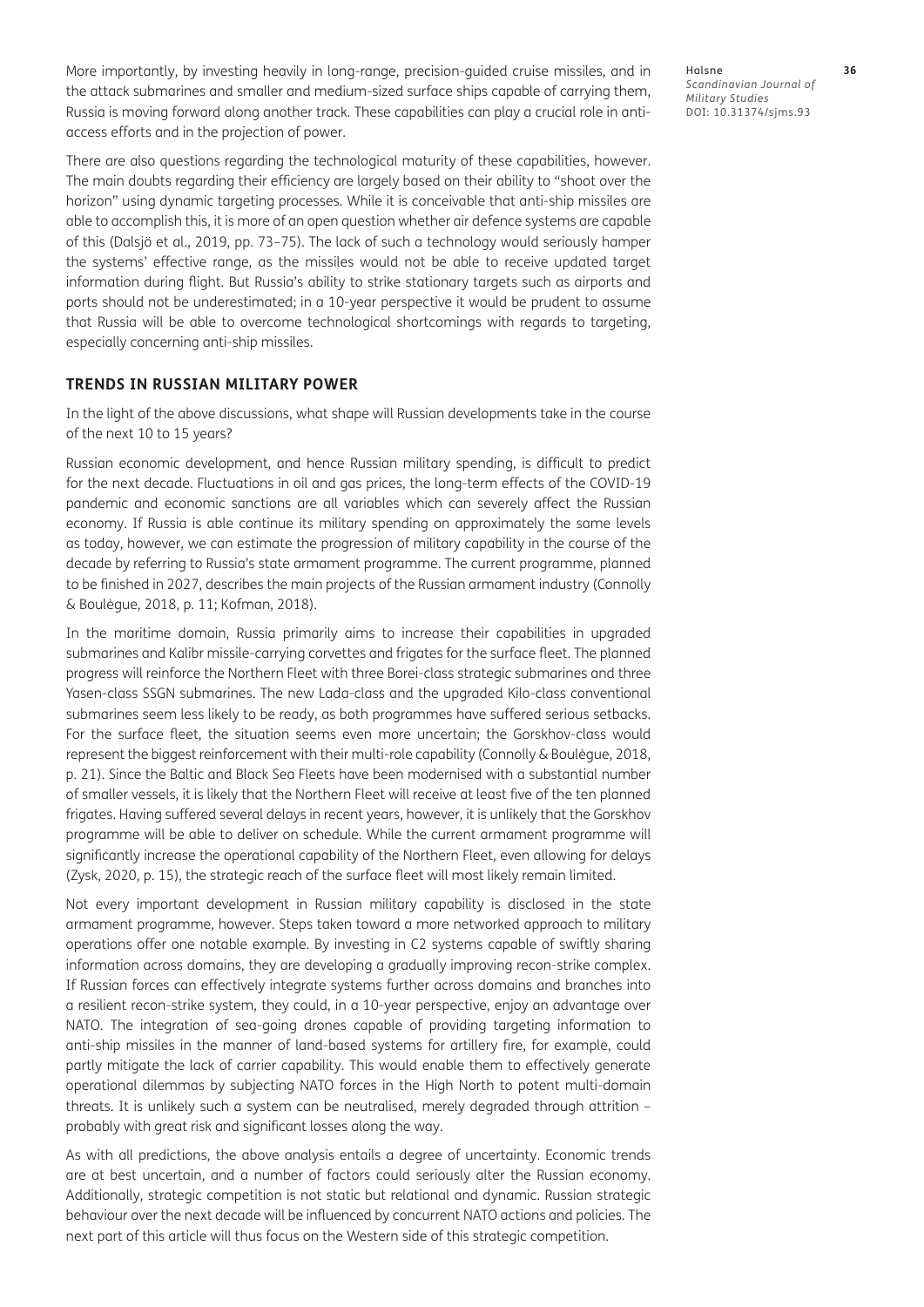#### **WESTERN MILITARY POWER**

This part offers an examination and discussion of Western military power in the context of a potential high-intensity conflict with Russia in the High North. As key allies, the United States and the United Kingdom will receive special attention; this is not only due to the close bilateral bonds Norway shares with them, but to the military capabilities these countries bring to the table. As above, this section will establish the contemporary status quo and then consider competition in a 10–15-year perspective.

While NATO has taken major steps to rebuild collective defence, especially so since 2014, the organisation suffers certain shortcomings. Several analysts have pointed towards the challenges presented to NATO and individual Western states from Russian hybrid- or under-Article 5-threshold threats ([Adamsky, 2015](#page-11-0); [R Johnson, 2018](#page-12-0)). NATO's shortcomings are not limited to dealing with hybrid threats, however; notwithstanding several improvements, there are still challenges concerning the organisation's capabilities and strategical theory in case of a high-intensity peer opponent conflict.

Parts of Western military capabilities are cutting edge. Fifth-generation fighters such as the F-35, nuclear submarines, carriers, and major battle tanks are all among the best pieces of military hardware ever developed. Nevertheless, 20 years of counterinsurgency campaigning has also left holes in the Western military arsenal. When viewed in light of Russian capabilities, concepts and potential strategies, some gaps appear to be more worrisome than others. The lack of integrated and layered air-defence systems is particularly problematic [\(Gourè, 2018](#page-12-0), pp. 21–23).

Many nations deemed ground-based air defence surplus to requirement during the years of stabilisation operations. Norway disbanded the army air defence branch in the early 2000s; other nations simply did not prioritise, or re-invest in, new and updated systems. While active steps have been taken to remedy parts of this problem on NATO's eastern flank ([Schroeder, 2019](#page-12-0), p. 26), missile and air defence remains insufficient in the north. Norwegian/National Advanced Surface to Air Missile Systems (NASAMS) are too sparse to protect NATO's own airbases and lack range ([Hagström Frisell & Pallin, 2021,](#page-12-0) p. 31). The air defence systems being acquired by the Norwegian Army are similarly few in number and short range. Considering Russian missile strike capabilities, this leaves bases, installations and command posts in northern areas vulnerable in case of a conflict.

Sea denial capabilities have similarly been neglected or phased out in recent decades. Norway's system of costal fortresses was dissolved following the end of the Cold War and has never been properly replaced. While mobile costal ranger teams can potentially fill this gap, they need volume and a more potent effector than Hellfire to represent a credible capability. Sea mines could also be a relatively cheap and efficient denial capability, taking the nature of Norway's coastline into account. Effective mining could, in the early stages of hostilities, obstruct free passage and pose a serious risk for an enemy amphibious task force.

Another main challenge at the outset of a conflict would arrive not from the relative quality or capability gaps but from a general asymmetry in available forces, especially so in the High North. NATO no longer has numerically significant fleets and armies at high readiness in Europe, while generating and moving larger land forces and maritime forces from Britain and the United States is time-consuming ([Frisell et al., 2019](#page-11-0)).

Constructive steps have been taken to mitigate parts of this problem. NATO initiatives such as the NATO Response Force (NRF), Very High Readiness Taskforce (VJTF) and the NATO Readiness Initiative (NRI) have all increased the number of available forces and shortened reaction times [\(NATO, 2018](#page-12-0)). But, according to conventional wisdom, even if NATO managed to mobilise the number of forces within the timelines demanded by the NRI, the organisation's Russian counterparts would still seriously outnumber NATO forces in the early stages of a conflict [\(Frisell](#page-11-0)  [et al., 2019](#page-11-0), pp. 38–41).

Even in the case of a locally escalating conflict in the High North, NATO would face a question of tough priorities. An armed conflict on such a scale is not likely to be contained in the north. It can be assumed that several more exposed areas, among them Poland and the Baltics, are likely to request NATO reinforcements. With RAND studies showing that in a high-intensity scenario Russian forces could potentially overrun the Baltic capitals within 60 hours, it is not Halsne **37** *Scandinavian Journal of Military Studies* DOI: [10.31374/sjms.93](https://doi.org/10.31374/sjms.93)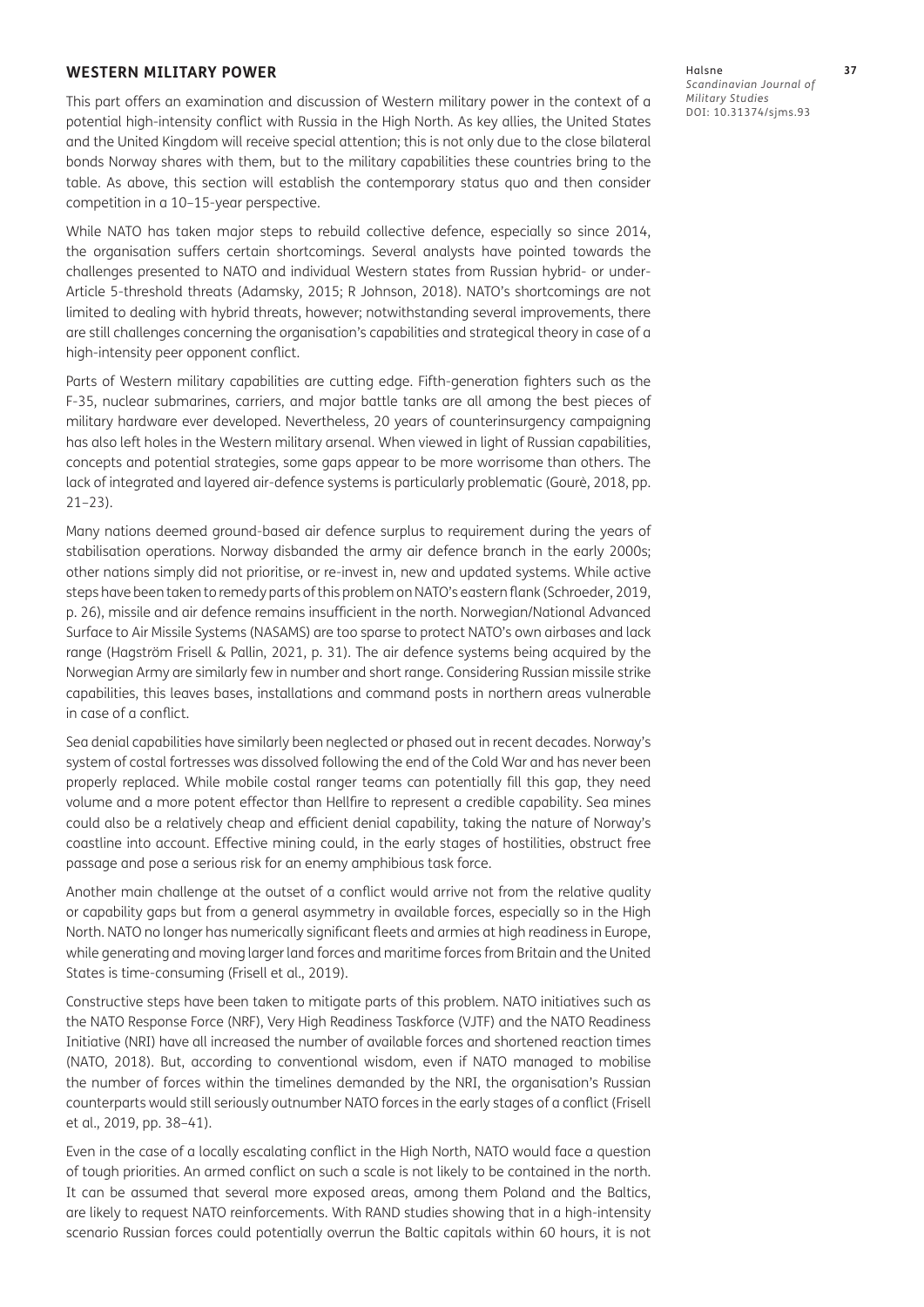very likely that the NRF would be deployed into the High North ([Shlapak & Johnson, 2016](#page-12-0)). Additionally, relatively few NATO forces are equipped and trained to fight in Arctic conditions, especially if conflict should occur in winter. In other words, in case of a sudden Article 5 conflict with Russia, substantial NATO reinforcements are unlikely to arrive quickly in Norway.

While the above considerations are all valid, the true picture is more complex and not so gloomy. In many cases, strategic warning, if not necessarily a tactical warning, would enable the Alliance to take steps to alleviate the asymmetry somewhat [\(Tamnes, 2018](#page-12-0), p. 15). In the case of a more gradual build-up, NATO forces could be deployed to signal intent, to deter an attack, or to monitor the situation ([Tamnes, 2017](#page-12-0), p. 29). The United States and the United Kingdom in particular share national interests in the region and have military forces, outside the NATO roster, well capable of reinforcing it. The British led Joint Expeditionary Force (JEF), particularly, could play a role here, being the geographically closest military formation with relevant capabilities. It remains to be seen how the orientation and development of the JEF plays out over time ([Saxi, 2018](#page-12-0)). It is also possible that the air component in Norway might be strengthened. Air power has high strategic mobility, and in a crisis could be moved to reinforce Norway at some speed; strategic air defence capabilities, in particular, could prove useful in a crisis situation. While they have no offensive potential in themselves, and would thus not contribute towards an escalation of the situation, they would fill a critical Norwegian capability gap, contributing by defending Norway's fleet of F-35s. An examination of the possibilities presented by the United States's pre-positioning programme for this purpose in a Norwegian context could be particularly interesting.

Some allied forces might also be in the region before war actually breaks out. Allied land forces regularly participate in bilateral or NATO exercises in Norway. While the USMC's rotational training is winding down, American and British land forces continue to be present for periodic training in Norway, particularly during the winter. At sea we must assume that the United States, Britain and France all maintain some sort of presence with attack submarines in the High North. While these would surely remain under national command in case of a crisis or war, and would thus be difficult to incorporate into an overall operational concept, they represent a serious capability for Russian forces to reckon with in their planning and conduct of operations.

Lastly, British and American forces are capable of affecting fighting in the High North without deploying forces into the area. The United States, in particular, has strategic and operational capabilities which can be fired from outside the opponent's denial areas, and some forces might be deployed forward, in close proximity to such areas; submarines, surface vessels and strategic bombers with cruise missiles, their use would require high enough priority against other areas of operation, and for forces "inside the bubble" to provide targeting information if used for dynamic targeting. Since most Russian key capabilities are low-signature and mobile, above all the land-based ones, this could prove challenging.

#### **OPERATIONAL DILEMMAS AND CONCEPTS**

In the event of a crisis or conflict with Russia in the High North, NATO will face several strategic and operational dilemmas. An important and classic question is the extent to which NATO or key allies should put pressure on Russia by moving substantial forces forward, into the northern parts of the Norwegian Sea and up to the Bear gap, or whether it would be better to plan for a more defensive campaign. It is pertinent to remember the discussion that arose in the last decade of the Cold War when a more defensive orientation was replaced by the forward maritime strategy around 1980 [\(Lehman, 2018](#page-12-0), pp. 47–64). Both courses of action have advantages and disadvantages. The offensive option would be the most effective in penning Russian submarines and surface vessels east of the Bear gap, thus mitigating the threat posed to the Atlantic SLOCs and assisting the effort to reinforce Norway ([Wills, 2020,](#page-13-0) p. 10). More specifically, it would improve sensor coverage and air defence in an area where Russian submarines are easier to locate, while both hindering Russia's entry into Norwegian territory and its capacity to sustain and defend any ensuing occupation.

A key strategic challenge associated with an offensive posture is its escalatory potential. Simulations and studies show that in the age of long-range sensors and missiles, the party that shoots first enjoys a distinct advantage in modern maritime combat ([Hughes & Girrier, 2018](#page-12-0), pp. 263–280; [Krepinevich, 2014](#page-12-0)). Taking place within range of Russian land-based air defence

Halsne **38** *Scandinavian Journal of Military Studies* DOI: [10.31374/sjms.93](https://doi.org/10.31374/sjms.93)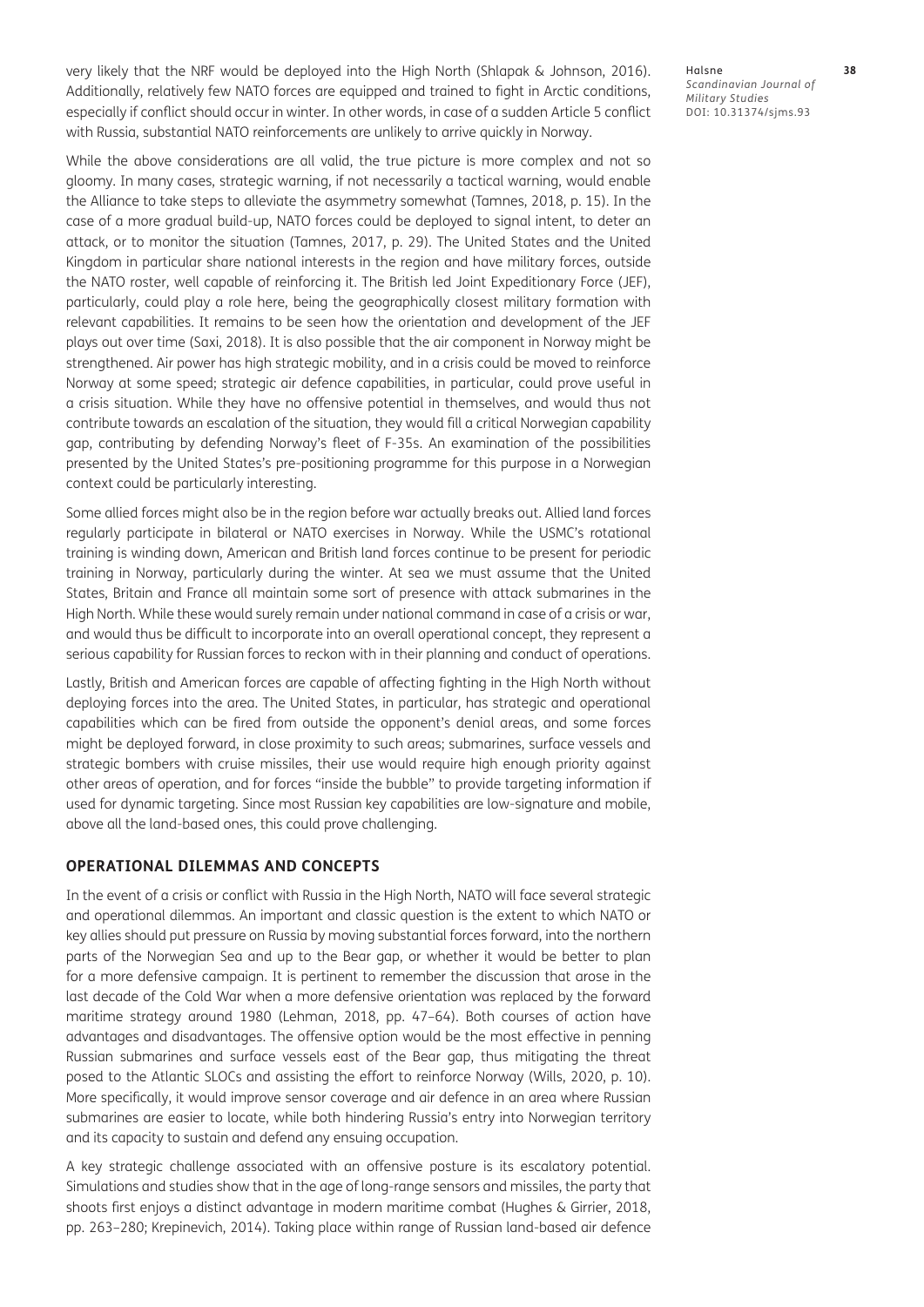and anti-ship missile systems, it would play to Russian strengths instead of weaknesses, rendering NATO's limited maritime assets very vulnerable. While Western air forces were able to overpower enemy air defences in a matter of days in the course of the wars in Iraq and Libya, a fully established Russian air defence is another matter altogether ([Kofman, 2020a](#page-12-0)); furthermore, it would potentially be difficult to maintain escalation control with an offensive operational posture. In order to gain sea control in the Bear gap area, NATO forces could be forced to target forward-deployed Russian denial capabilities such as air defence and coastal missile batteries. As these systems also protect the Russian nuclear second-strike capability, one runs the risk of costly misunderstandings. Actions taken by NATO to gain sea and air control could be interpreted as an attack on Russia's nuclear deterrent. It is thus imperative that NATO weighs the potential strategic gains against the potential losses and risk for escalation when choosing their approach to the early stages in the Bear gap area.

While this kind of reflection on weight and balancing were, similarly, key issues during the Cold War, the new great power rivalries and the new threats, technologies and concepts that have come into currency with their emergence add new dimensions to the debate about offence and defence. While re-orientation and new operational concepts are relevant to all service branches of the United States military, the U.S. Marine Corps and Air Force, in particular, will have the greatest impact in the High North.

### **NEW AND EMERGING U.S. CONCEPTS**

The rapid rise of China and a resurgent Russia shape Western policy and strategy. Both are in the forefront of developing high-speed and long-range precision-guided weapons, making defence with traditional means a difficult task. The United States in particular is approaching a changing global environment by giving high priority to the introduction of technological and conceptual innovations, to maintain the competitive edge, in line with net assessment thinking. According to the [U.S. Training and Doctrine Command \(TRADOC, 2018\)](#page-12-0), multi-domain operations are the U.S. Army's new vision for dealing with peer-opponents with advanced A2/AD capabilities. The concept also seems to gain traction within other service branches and NATO. Although still developing, and raising more questions than it answers, it seems to represent a clear trend in the intellectual community associated with defence in the United States.

The concept seeks to problematise how U.S. forces can penetrate and defeat a peer opponent with mature A2/AD capabilities. A key tenet of multi-domain operations is convergence, requiring the "rapid and continuous integration of capabilities in all domains" (TRADOC, 2018, p. vii). The basic idea is to create an unsolvable operational dilemma for the opponent by striking in different domains simultaneously. The strike capability itself would not necessarily need to be deployed inside an opponent's denial areas; while medium to long-range missiles, cyber, and airpower could all operate from the outside, it would require forces able to identify and target enemy forces inside the denial areas.

In response to the same challenges, the U.S. Marine Corps is also in the process of changing its force design and operational concept. In an attempt to reorient the Marine Corps back to its traditional core task of "defending key maritime terrain that enables persistent sea control and denial operations forward," they are developing what is called expeditionary advanced base operations, or EABO [\(Berger, 2019,](#page-11-0) pp. 2, 9). In order to contribute towards sea control or denial from land bases, USMC forces must be able to operate in areas where an opponent's denial systems dominate the battlefield. In their new concept they refer to such forces as "stand-in forces" ([Berger, 2019](#page-11-0), p. 10; [Department of the Navy, 2020,](#page-11-0) p. 3). In a situation where a Russian layered defence is established, the northernmost parts of Norway would be located well inside the Russian denial bubble. It would thus require forces with similar capabilities if these were to integrate their efforts with U.S. or NATO operations in the area.

The U.S. Navy and Air Force are also developing new concepts that aim at increasing their ability to perform against a peer opponent. The U.S. Navy's ideas concerning Distributed Maritime Operations (DMO) envision a closer integration of effects from different domains to deny an opponent freedom of action ([Jensen, 2015](#page-12-0)). How the U.S. Navy envisions the offensive part of the operations is not yet clearly articulated. The U.S. Air Force has also started to think seriously about how to succeed in a fight with a near-peer opponent. A RAND report published in 2019 points out that the tendency of the United States, and other Western nations, to run

Halsne **39** *Scandinavian Journal of Military Studies* DOI: [10.31374/sjms.93](https://doi.org/10.31374/sjms.93)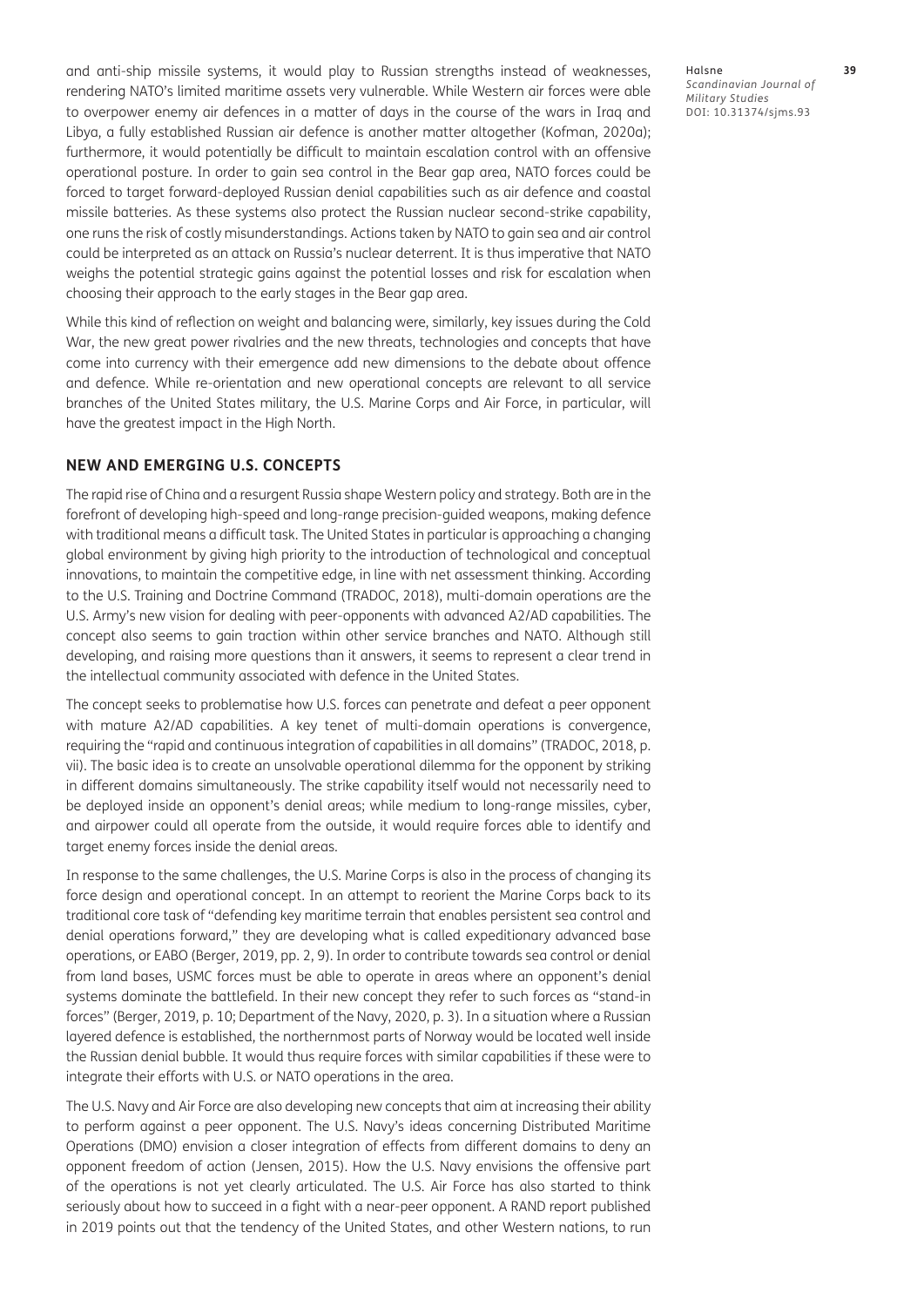air operations out of a few large air bases probably needs to change [\(Priebe et al., 2019](#page-12-0)). While this is efficient from the point of view of command and control and logistics, it leaves the air component too vulnerable to enemy strikes. In a highly contested environment, the air component will need to "trade efficiency for survivability in a high-end fight" [\(Priebe et al.,](#page-12-0)  [2019](#page-12-0), p. 94).

#### **NORWEGIAN RESPONSE OPTIONS**

For the foreseeable future, the greatest challenge to Norwegian security will be presented by Russia. The likelihood of disagreements between Norway and Russia escalating into an all-out war seems negligible. If Russia were, however, to decide to protect its strategic submarines by expanding its bastion defence, this would influence Norway both directly and indirectly. Due to the asymmetry in military power, Norway would be completely reliant on allied support in such a situation. Hence, any Norwegian strategic concept must maximise the ability to stay in the fight and receive allied support.

The above holds several implications for Norway in the long and short term alike. On a strategic level, Norway should adopt a concept which prioritises the capacity to resist a fait accompli type attack, and protects the possibility of invoking and receiving allied support. This would require investments in robust C2 systems which could improve the ability to maintain situational awareness and command during an armed conflict. The ability to maintain effective communication both internally and with allies would be key in a crisis. Given the Russian emphasis on pre-emptive strikes on key capabilities and infrastructure, it is important to guarantee sufficient resilience in key systems. Ensuring that it is impossible for an opponent to destroy key strategic resources such as submarines and F-35 and P-8 aircraft at the outset of the conflict should be prioritised. The ability to maintain a credible conventional secondstrike capability even after an initial Russian strike will not only be an effective deterrent – it is crucial in case deterrence fails. In a later phase of an armed conflict, when allied support is ensured, Norway could then use these capabilities in order to weaken Russian A2/AD systems from a position within the range of the enemy denial system. As these capabilities would still be vulnerable, this would need to be closely coordinated with the overall allied or NATO effort.

Furthermore, in the event of an armed conflict with Russia as described in this article, the main challenge for Norway is not to create a situation which ensures an Article 5 declaration ([Diesen,](#page-11-0)  [2020](#page-11-0)). It is to avoid a situation where NATO and our closest allies deem the risk too high to send reinforcements. In other words, Norway should adopt a concept that maximises the ability to receive allied support. Without this support, Norway would be de facto isolated and stand no chance of resisting Russian aggression or pressure.

There are several steps which can be taken to support such a strategy. On the operational level, Norway should adopt a defensive concept that primarily mitigates risks in the initial phases of a conflict. As mentioned above, resources such as P-8 and F-35 aircraft can be integrated as part of an overall campaign to either degrade Russian forward-deployed systems through attrition, or to enhance NATO sea and air control in the Norwegian Sea. In such a concept, Norwegian land forces could serve two primary purposes. Firstly, they would have to contest any territorial violation in the northernmost part of Norway. They could also, provided they have a high degree of interoperability with allied forces, hold any enemy forces in that area at risk, either through direct attacks or by locating and acquiring targets for other effectors. The main bulk of Norwegian land forces should secure the areas around Ofoten to ensure that any allied reinforcements can be deployed unhindered by enemy air assault or amphibious forces.

In a peer opponent conflict, it might be difficult to penetrate the opponent's denial areas with substantial forces ([Kofman, 2019;](#page-12-0) [Lacey, 2020](#page-12-0)). One way to work around this without having to penetrate Russian defences with substantial allied forces is to ensure that Norwegian forces have a high degree of interoperability with American, British and NATO forces in all domains. If these Norwegian forces have the necessary training and equipment to integrate with allied forces, one could employ capabilities based well outside the main theatre of operations. Even given such a development, it would be unrealistic for Norwegian forces to possess all requisite capabilities. Strategic air defence and long-range conventional artillery such as HIMARS is expensive and slow to deploy in the field. More effective use of the pre-positioning programme is therefore necessary. Ensuring that Norwegian capability gaps, difficult to move in the initial Halsne **40** *Scandinavian Journal of Military Studies* DOI: [10.31374/sjms.93](https://doi.org/10.31374/sjms.93)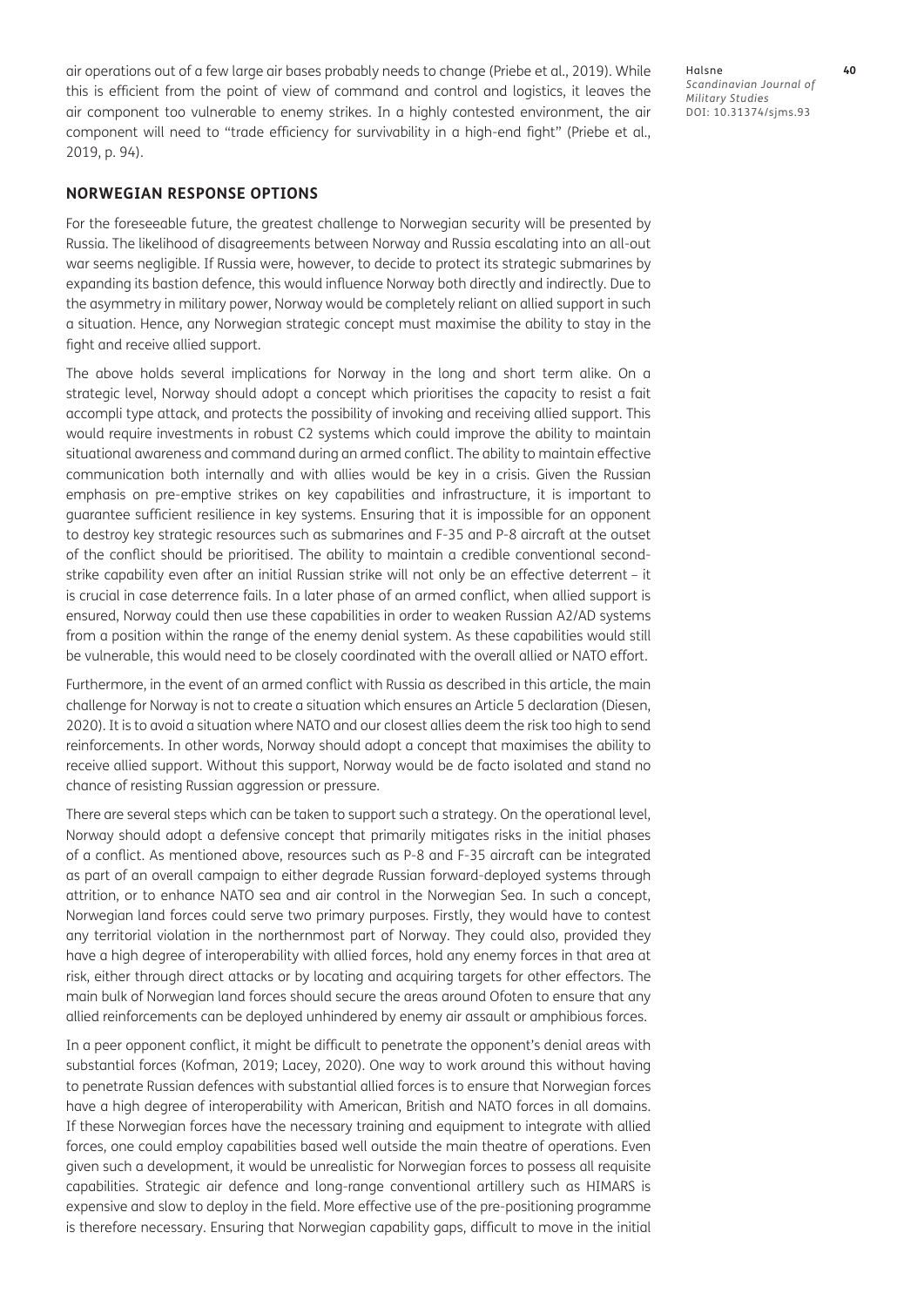stages of conflict, had been pre-positioned would not only be effective in case of a conflict but could prove an effective deterrent and a tool in crisis management. It could also lessen the need for allied forces to deploy materiel into the theatre prematurely, thus avoiding an unwanted escalation.

Norwegian operational planning and concepts should also be well tuned in with NATO and our closest bilateral allies. In the case of an armed conflict with Russia, NATO and Norway must carefully weigh the need for directly contesting the establishment of a Russian layered defence against more indirect approaches to the challenge. While an early direct confrontation with Russian forces in the Bear gap has some tactical merit, it has the clear disadvantage of being fought within range of Russian land-based aircraft supported by forward-deployed land-based air defence systems. In such a situation NATO would be better served by establishing control in the GIUK-N gap, degrading forward-deployed Russian sensors through attrition, and focusing on winning the initial "scouting battle." In this way, one could compel Russian forces to attack in areas more favourable for NATO by taking advantage of their lack of carrier capability.

The frontier areas between NATO and Russia, such as Finnmark, would in such a situation function more as an area of competition than a decisive battleground. When choosing between a strategy of annihilation or a strategy of exhaustion, the decision of "when to obey the law of 'daring' and when to obey that of 'economy of forces'" is key [\(Craig, 1986](#page-11-0), p. 342). In a situation where Russia has the most to gain with an early operational decision, and will most likely have a favourable force ratio, it could be prudent for Norway and NATO to consider a more measured response than a direct confrontation.

# **CONCLUSION**

Based on the analysis presented in this article, competitiveness between NATO and Russia resides, and will reside, in at least three partly related areas. Over the next decade, NATO and Norway should pay special attention to:

- **1.** The development of complementary denial capabilities, especially in the maritime domain.
- **2.** The further development of networked C2 systems across different domains.
- **3.** The asymmetry in available forces at an early stage of a high-intensity conflict.

Firstly, Russia has developed capabilities that threaten areas where the United States and NATO have previously been dominant. Integrated air defence systems and long range hypersonic antiship missiles enable Russian denial strategies and challenge established Western operational concepts. While there is still uncertainty with regards to the actual performance of the Russian systems, it is prudent to assume that they will be fully operational in the next decade. NATO and the United States could strive to close this gap with technological advancements. While improved air-defence, jamming, signature control, and deceptive measures will all improve resilience against new Russian systems, technological advances alone are not likely not solve this challenge; NATO and Norway both need to adapt their operational concepts in order to counter these threats.

Russia also seems to have been able to develop C2 systems that effectively integrate sensors and long-range effectors. This network, or recon-strike complex, is in many ways a precondition for an efficient layered defence. In order to challenge this, if desired, NATO will need to integrate forces across several nations in the alliance. Especially considering that deployment of forces from outside and into areas threatened by enemy denial capabilities might be risky and challenging. While interoperability has improved in NATO over the last decade, there is still a lot of work to do in order to achieve a condition where Norwegian forces can seamlessly integrate with American or British forces across all domains. Investments in C2 systems for joint fires, integrating sensors and effectors from different domains and across different nations, are much needed. If NATO wants to effectively deter – and if needed, to challenge – Russian dominance in the High North, this is an area where they can ill afford to lag behind.

Lastly, in the early stages of an armed conflict with Russia, Norway and NATO will most likely find themselves at a numerical disadvantage in the High North. While it is possible to balance this by investing in quick reaction forces, the increased costs entailed make this an unlikely solution. Norway and NATO should thus pursue strategies which minimise the risk for a Russian fait accompli-style campaign to succeed. One possible approach draws on the more distributed Halsne **41** *Scandinavian Journal of Military Studies* DOI: [10.31374/sjms.93](https://doi.org/10.31374/sjms.93)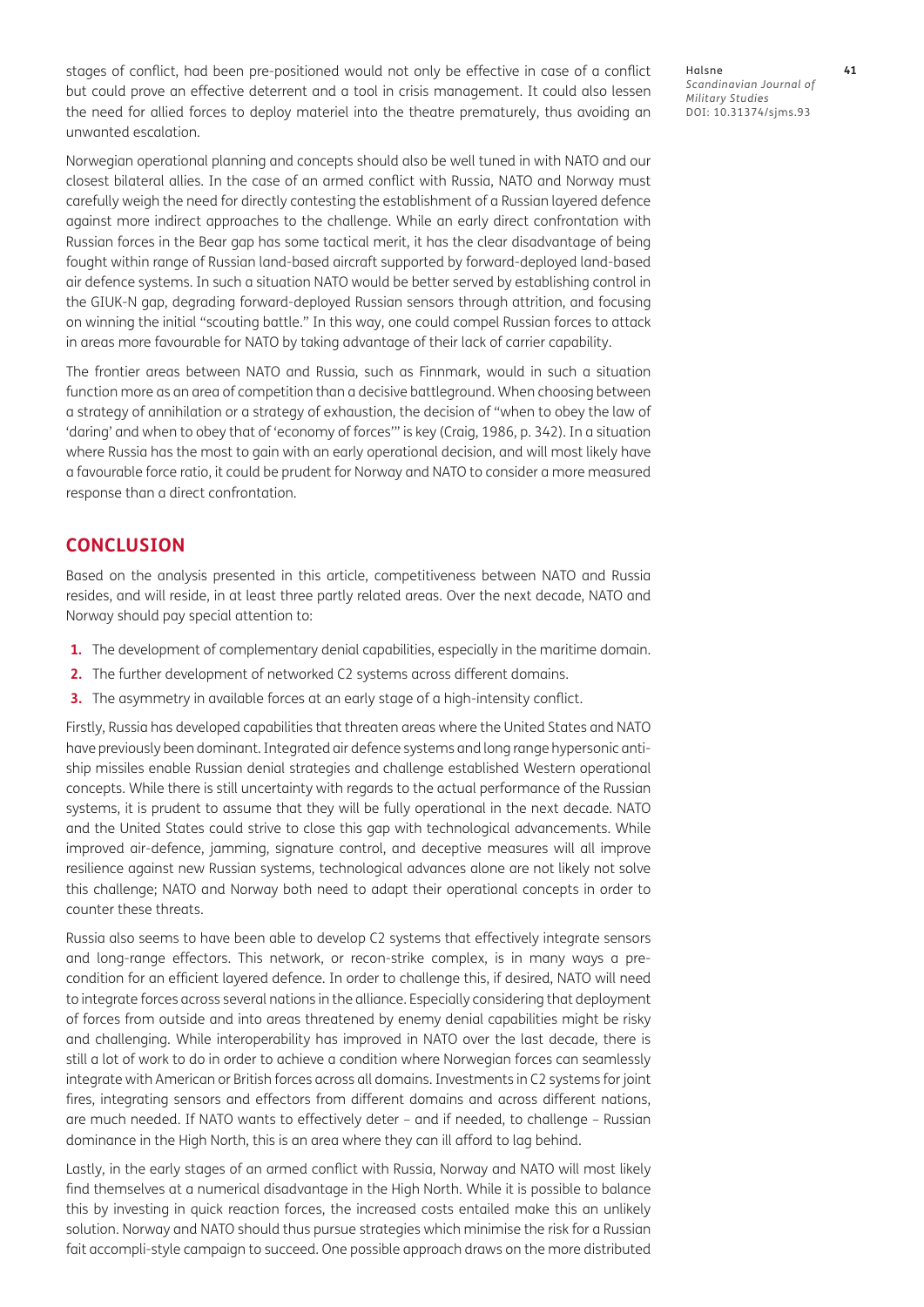<span id="page-11-0"></span>concepts developed in the United States. Combined with a robust presence in the High North to fight any violations of territorial integrity, this could ensure a credible conventional second strike capability; any Russian forces venturing too far out from their own control areas would be at risk. Another strategy worth discussing is a more containment-based approach oriented towards the High North as a whole. By penning Russian forces inside the Barents and northern parts of the Norwegian Sea, one can put pressure on Russia from other operational directions, so maintaining escalation control by minimizing the danger of Russia misinterpreting any reduction of A2/AD systems in the High North as an attack on their nuclear capacity in the area. From a Norwegian point of view, this might prove challenging as it could mean giving up control of the northernmost parts of the country for a time, even if it might ultimately prove effective from a strategic perspective.

**ACKNOWLEDGEMENTS**

This article was written as part of the "Norwegian Security policies in a Strategic Context" program at the Norwegian Institute for Defense Studies, Norwegian Defense University College. The research program is funded by the Norwegian Ministry of Defense.

Several of my colleagues at the Norwegian Institute for Defence Studies have provided valuable comments and insights during this work. Rolf Tamnes, Dagfinn Selvaag, Ida Marie Oma, Hallvard Notaker and Paal Sigurd Hilde have all been most helpful. Any mistakes are, of course, my own.

## **COMPETING INTERESTS**

The author has no competing interests to declare.

# **AUTHOR AFFILIATION**

**Sigbjørn Halsne** *[orcid.org/0000-0001-9740-0374](https://orcid.org/0000-0001-9740-0374)* Norwegian Defence University College, NO

## **REFERENCES**

- **Adamsky, D.** (2015). *Cross-domain coercion: The current Russian art of strategy* (Proliferation Papers). Institut Francais des Relations Internationales (Ifri). *[http://www.ifri.org/sites/default/files/atoms/files/](http://www.ifri.org/sites/default/files/atoms/files/pp54adamsky.pdf) [pp54adamsky.pdf](http://www.ifri.org/sites/default/files/atoms/files/pp54adamsky.pdf)*
- **Berger, D.** (2019). *Commandant's Planning Guidance 28th Commandant of the Marine Corps*. US Marine Corps. *[https://www.hqmc.marines.mil/Portals/142/Docs/%2038th%20Commandant%27s%20](https://www.hqmc.marines.mil/Portals/142/Docs/%2038th%20Commandant%27s%20Planning%20Guidance_2019.pdf?ver=2019-07-16-200152-700) [Planning%20Guidance\\_2019.pdf?ver=2019-07-16-200152-700](https://www.hqmc.marines.mil/Portals/142/Docs/%2038th%20Commandant%27s%20Planning%20Guidance_2019.pdf?ver=2019-07-16-200152-700)*
- **Black, J., Flanagan, S., Germanovich, G., Harris, R., Favaro, M., Galai, K.,** & **Gloinson, E. R.** (2020). *Enhancing deterrence and defence on NATO's northern flank—Allied perspectives on strategic options for Norway*. RAND Europe. DOI: *<https://doi.org/10.7249/RR4381>*
- **Boston, S.,** & **Massicot, D.** (2017). The Russian Way of Warfare: A Primer. *RAND Corporation*. DOI: *[https://](https://doi.org/10.7249/PE231) [doi.org/10.7249/PE231](https://doi.org/10.7249/PE231)*
- **Bracken, P.** (2006). Net Assessment: A Practical Guide. *Parameters*, *36*(1), Article 1.
- **Connolly, R.,** & **Boulègue, M.** (2018). *Russia's New State Armament Programme Implications for the Russians Armed Forces and Military Capabilities to 2027*. Chatham House.
- **Craig, G. A.** (1986). Delbrück: The Military Historian. In P. Paret (Ed.), *Makers of Modern Strategy from Machiavelli to the Nuclear Age* (pp. 326–353). Princeton University Press. DOI: *[https://doi.](https://doi.org/10.1515/9781400835461-014) [org/10.1515/9781400835461-014](https://doi.org/10.1515/9781400835461-014)*
- **Dalsjö, R., Jonsson, M.,** & **Berglund, C.** (2019). *Bursting the Bubble Russian A2/AD in the Baltic Sea Region: Capabilities, Countermeasures, and Implications* (FOI-R--4651--SE). FOI.
- **Department of the Navy.** (2020). *USMC Force design 2030*. *[https://www.hqmc.marines.mil/](https://www.hqmc.marines.mil/Portals/142/Docs/CMC38%20Force%20Design%202030%20Report%20Phase%20I%20and%20II.pdf?ver=2020-03-26-121328-460) [Portals/142/Docs/CMC38%20Force%20Design%202030%20Report%20Phase%20I%20and%20II.](https://www.hqmc.marines.mil/Portals/142/Docs/CMC38%20Force%20Design%202030%20Report%20Phase%20I%20and%20II.pdf?ver=2020-03-26-121328-460) [pdf?ver=2020-03-26-121328-460](https://www.hqmc.marines.mil/Portals/142/Docs/CMC38%20Force%20Design%202030%20Report%20Phase%20I%20and%20II.pdf?ver=2020-03-26-121328-460)*
- **Diesen, S.** (2020). *Hvordan kan Nord-Norge forsvares? En betenkning knyttet til dagens forsvarsplaner*  (Civita-notat nr. 20 2020). Civita. *<https://www.civita.no/publikasjon/hvordan-kan-nord-norge-forsvares>*
- **Elefteriu, G.** (2018, November 28). A question of power: Towards better U.K. strategy through net assessment. *Policy Exchange*. *[https://policyexchange.org.uk/wp-content/uploads/2018/11/A-](https://policyexchange.org.uk/wp-content/uploads/2018/11/A-Question-of-Power-Net-Assessment-Gabriel-Elefteriu-Policy-Exchange-November-2018.pdf)[Question-of-Power-Net-Assessment-Gabriel-Elefteriu-Policy-Exchange-November-2018.pdf](https://policyexchange.org.uk/wp-content/uploads/2018/11/A-Question-of-Power-Net-Assessment-Gabriel-Elefteriu-Policy-Exchange-November-2018.pdf)*
- **Frisell, E. H., Gustafsson, J., Rydqvist, J.,** & **Dalsjö, R.** (2019). *Deterrence by reinforcement—The strengths and weaknesses of NATO's evolving defence strategy* (FOI-R--4843--SE). FOI.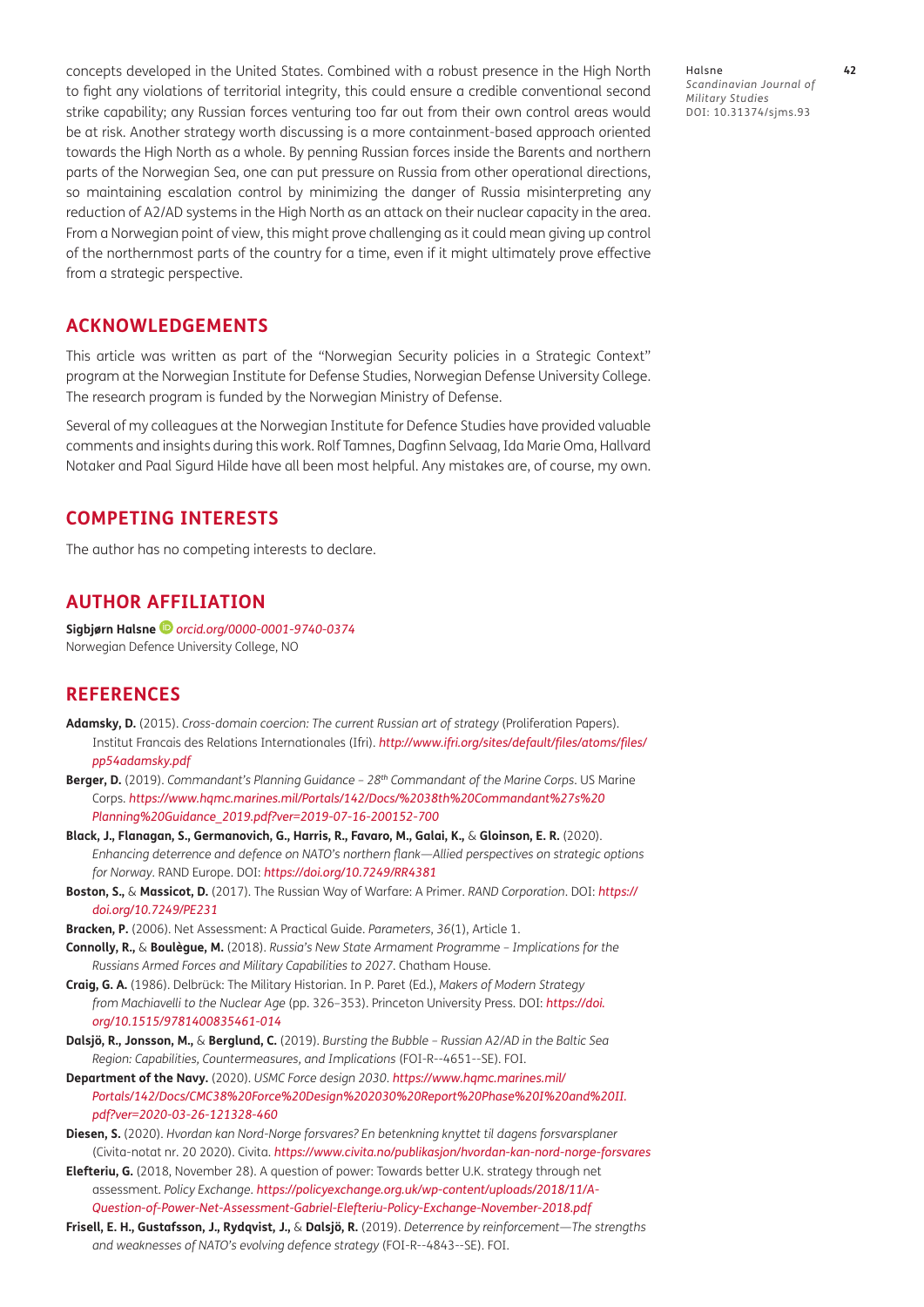- <span id="page-12-0"></span>**GDC.** (2020, February 23). Russia's only aircraft carrier Admiral Kuznetsov will not return to service. *Global Defense Corp*. *[https://www.globaldefensecorp.com/2020/02/23/russias-only](https://www.globaldefensecorp.com/2020/02/23/russias-only/)*/
- **Gourè, D.** (2018). *Addressing NATO's Near-Term Capability Gaps*. Lexington Institute.

**Grau, L. W.,** & **Bartles, C. K.** (2018). *The Russian reconnaissance fire complex comes of age.* Changing Character of War Centre, University of Oxford.

**Hagström Frisell, E.,** & **Pallin, K.** (2021). *Western Military Capability in Northern Europe 2020: Part II National Capabilities* (FOI-R--5012--SE). FOI.

**Hughes, W. P. J.,** & **Girrier, R. P.** (2018). *Fleet Tactics and Naval Operations*. Naval Institute Press. **Jensen, B.** (2015, April 9). Distributed Maritime Operations: Back to the Future? *War on the Rocks. [https://](https://warontherocks.com/2015/04/distributed-maritime-operations-an-emerging-paradigm/) [warontherocks.com/2015/04/distributed-maritime-operations-an-emerging-paradigm/](https://warontherocks.com/2015/04/distributed-maritime-operations-an-emerging-paradigm/)*

- Johnson, D. (2018). Russia's Conventional Precision Strike Capabilities, Regional Crises, and Nuclear Thresholds (Livermore Papers on Global Security: LLNL-TR-745418). *Lawrence Livermore National Laboratory – Center for Global Security Research*. DOI: *<https://doi.org/10.2172/1424635>*
- **Johnson, R.** (2018). Hybrid War and Its Countermeasures: A Critique of the Literature. *Small Wars & Insurgencies*, *29*(1), 141–163. DOI: *<https://doi.org/10.1080/09592318.2018.1404770>*
- **Kofman, M.** (2018). State Armament Program. *Russia Military Analysis*. *[https://russianmilitaryanalysis.](https://russianmilitaryanalysis.wordpress.com/tag/state-armament-program/) [wordpress.com/tag/state-armament-program/](https://russianmilitaryanalysis.wordpress.com/tag/state-armament-program/)*
- **Kofman, M.** (2019, September 5). It's Time to Talk About A2/AD: Rethinking the Russian Military Challenge. *War on the Rocks*. *[https://warontherocks.com/2019/09/its-time-to-talk-about-a2-ad-rethinking-the](https://warontherocks.com/2019/09/its-time-to-talk-about-a2-ad-rethinking-the-russian-military-challenge/)[russian-military-challenge/](https://warontherocks.com/2019/09/its-time-to-talk-about-a2-ad-rethinking-the-russian-military-challenge/)*
- **Kofman, M.** (2020a, January 25). Russian A2/AD: It is not overrated, just poorly understood. *Russia Military Analysis*. *[https://russianmilitaryanalysis.wordpress.com/2020/01/25/russian-a2-ad-it-is-not](https://russianmilitaryanalysis.wordpress.com/2020/01/25/russian-a2-ad-it-is-not-overrated-just-poorly-understood/)[overrated-just-poorly-understood/](https://russianmilitaryanalysis.wordpress.com/2020/01/25/russian-a2-ad-it-is-not-overrated-just-poorly-understood/)*
- **Kofman, M.** (2020b, January 29). Russian Maritime 'A2/AD': Strengths and weaknesses. *Russia Military Analysis*. *[https://russianmilitaryanalysis.wordpress.com/2020/01/29/russian-maritime-a2-ad](https://russianmilitaryanalysis.wordpress.com/2020/01/29/russian-maritime-a2-ad-strengths-and-weaknesses/)[strengths-and-weaknesses/](https://russianmilitaryanalysis.wordpress.com/2020/01/29/russian-maritime-a2-ad-strengths-and-weaknesses/)*
- **Krepinevich, A. F.** (2014). *Martime Competition in a Mature Precision-Strike Regime*. Center for Strategic and Budgetary Assessments (CSBA).
- **Lacey, J.** (2020, January 9). Battle of the Bastions. *War on the Rocks*. *[https://warontherocks.com/2020/01/](https://warontherocks.com/2020/01/battle-of-the-bastions/) [battle-of-the-bastions/](https://warontherocks.com/2020/01/battle-of-the-bastions/)*
- **Lehman, J.** (2018). *Oceans Ventured—Winning the Cold War at Sea*. W.W. Norton & Company.
- **McDermott, R.** (2018). Russia's Network-Centric Warfare Capability: Tried and Tested in Syria. *Eurasia Daily Monitor, 15*(154).
- **NATO.** (2018). *NATO Readiness Initiative*. *[https://www.nato.int/nato\\_static\\_fl2014/assets/pdf/](https://www.nato.int/nato_static_fl2014/assets/pdf/pdf_2018_06/20180608_1806-NATO-Readiness-Initiative_en.pdf) [pdf\\_2018\\_06/20180608\\_1806-NATO-Readiness-Initiative\\_en.pdf](https://www.nato.int/nato_static_fl2014/assets/pdf/pdf_2018_06/20180608_1806-NATO-Readiness-Initiative_en.pdf)*
- **Navy Recognition.** (2022, May 6) (2015). Russian navy upgrading its Project 949A Oscar II SSGN submarines into 949AM variant. *[http://www.navyrecognition.com/index.php/newsb/](http://www.navyrecognition.com/index.php/newsb/defence-news/2016/may-2016-navy-naval-forces-defense-industry-technology-maritime-security-global-news/4021-russian-navy-upgrading-its-project-949a-oscar-ii-ssgn-submarines-into-949am-variant.html) [defence-news/2016/may-2016-navy-naval-forces-defense-industry-technology-maritime-security](http://www.navyrecognition.com/index.php/newsb/defence-news/2016/may-2016-navy-naval-forces-defense-industry-technology-maritime-security-global-news/4021-russian-navy-upgrading-its-project-949a-oscar-ii-ssgn-submarines-into-949am-variant.html)[global-news/4021-russian-navy-upgrading-its-project-949a-oscar-ii-ssgn-submarines-into-949am](http://www.navyrecognition.com/index.php/newsb/defence-news/2016/may-2016-navy-naval-forces-defense-industry-technology-maritime-security-global-news/4021-russian-navy-upgrading-its-project-949a-oscar-ii-ssgn-submarines-into-949am-variant.html)[variant.html](http://www.navyrecognition.com/index.php/newsb/defence-news/2016/may-2016-navy-naval-forces-defense-industry-technology-maritime-security-global-news/4021-russian-navy-upgrading-its-project-949a-oscar-ii-ssgn-submarines-into-949am-variant.html)*
- **Norberg, J.** (2018). *Training for War—Russia's Strategic-level Military Exercises 2009–2017* (FOI-R--4627-- SE). FOI.
- **Priebe, M., Vick, A., Heim, J.,** & **Smith, M.** (2019). *Distributed Operations in a Contested Environment: Implications for USAF Force Presentation*. RAND Corporation. DOI: *<https://doi.org/10.7249/RR2959>*
- **Saxi, H.** (2018). *The U.K. Joint Expeditionary Force (JEF)* (IFS Insights 5/2018). Norwegian Institute for Defence Studies.
- **Schroeder, W. A.** (2019). *NATO at Seventy: Filling NATOs Critical Defense Capability Gap*. Atlantic Council Sowcroft Center for Strategy and Security.
- **Shlapak, D.,** & **Johnson, M.** (2016). Reinforcing Deterrence on NATO's Eastern Flank: Wargaming the Defense of the Baltics. *RAND Corporation*. DOI: *<https://doi.org/10.7249/RR1253>*
- **SIPRI.** (n.d.). *SIPRI Military Expenditure Database.* Retrieved from August 27th 2020, from *[https://www.](https://www.sipri.org/databases/milex) [sipri.org/databases/milex](https://www.sipri.org/databases/milex)*
- **Strange, J.** (1996). *Centers of Gravity & Critical Vulnerabilities Building on the Clausewitzian Foundation So That We Can All Speak the Same Language* (Perspectives on Warfigthing 4). Marine Corps University
- **Tamnes, R.** (2017). The Significance of the North Atlantic and the Norwegian Contribution. In J. A. Olsen (Ed.), *NATO and the North Atlantic—Revitalising Collective Defence* (Bd. 87). RUSI. DOI: *[https://doi.](https://doi.org/10.4324/9781351025027-3) [org/10.4324/9781351025027-3](https://doi.org/10.4324/9781351025027-3)*
- **Tamnes, R.** (2018). I. The High North: A Call for a Competitive Strategy. *Whitehall Papers*, *93*(1), 8–22. DOI: *<https://doi.org/10.1080/02681307.2018.1508955>*
- **Tamnes, R.,** & **Offerdal, K.** (Eds.). (2014). *Geopolitics and Security in the Arctic*. Routledge. DOI: *[https://doi.](https://doi.org/10.4324/9781315813455) [org/10.4324/9781315813455](https://doi.org/10.4324/9781315813455)*
- **U.S. Training and Doctrine Command (TRADOC).** (2018). *The U.S. Army in multi-domain operations 2028*.

Halsne **43** *Scandinavian Journal of Military Studies* DOI: [10.31374/sjms.93](https://doi.org/10.31374/sjms.93)